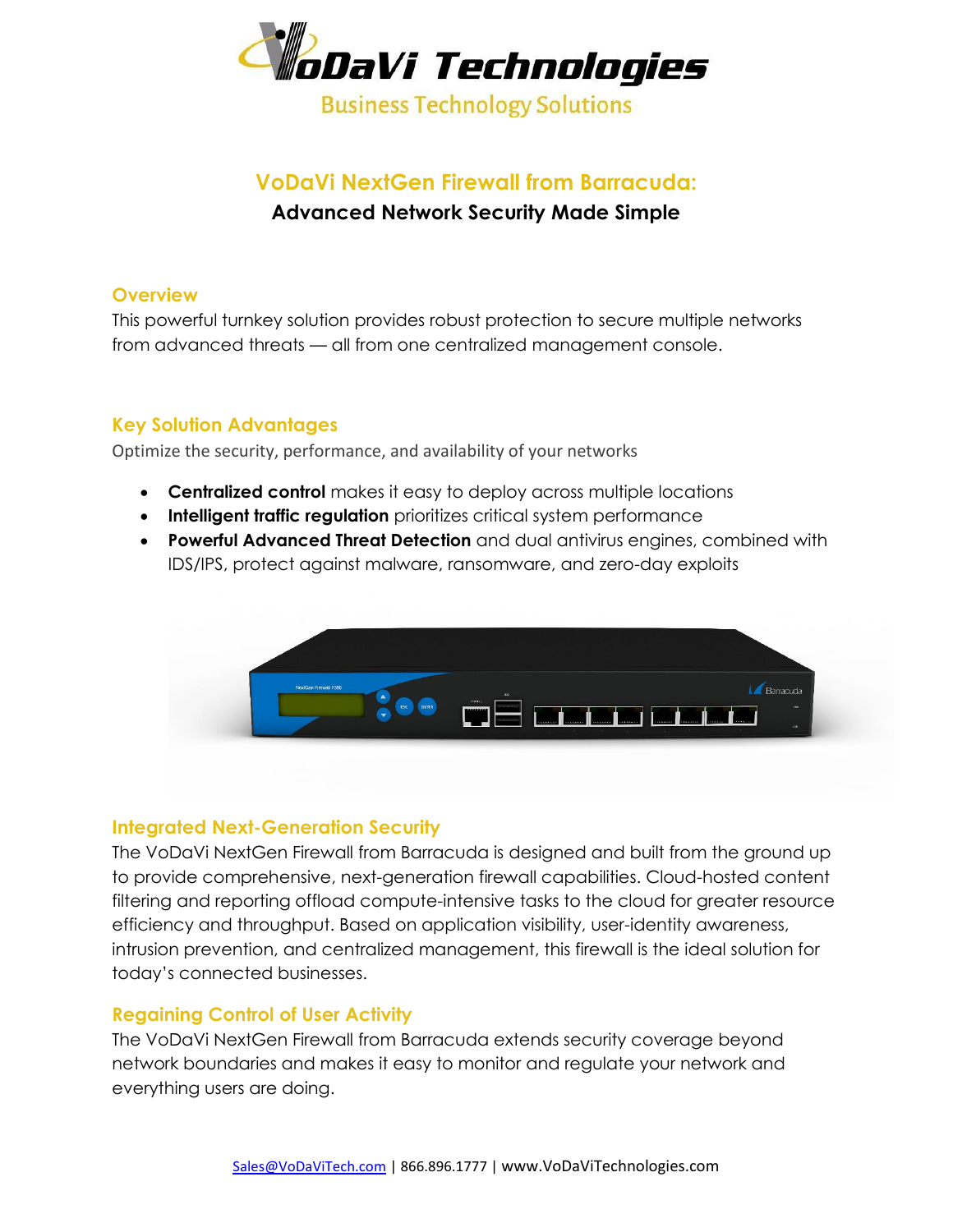

## **Key Features**

Advanced Security

**Firewall –** Application control and granular application enforcement; interception of SSL/TLS encrypted applications

**User Identity Awareness –** Supports authentication of users and enforcement of useraware firewall rules; works with a variety of authentication methods including Wi-Fi access point vendors like Aerohive, Aruba, and Ruckus

**Intrusion Detection and Prevention –** Comprehensive real-time protection against exploits, threats, and vulnerabilities

**Advanced Threat Detection –** Dynamic analysis of malware programs and documents with embedded exploits

**Malware Protection –** Shields the internal network by scanning web content, emails, and file transfers



#### Simplified Operations

**Fast and Easy Troubleshooting –** Real-time information and comprehensive logging capabilities

**Easy-to-read Reporting –** Enables us to automatically create reports for you on all deployments or select deployments

**Comprehensive Traffic Optimization –** Intelligent traffic regulation and tightly integrated Quality of Service (QoS) and link balancing capabilities

**Remote Access –** Browser-based SSL VPN, dedicated VPN clients, and Network Access clients; remote access app, featuring Barracuda's Zero-Touch Deployment